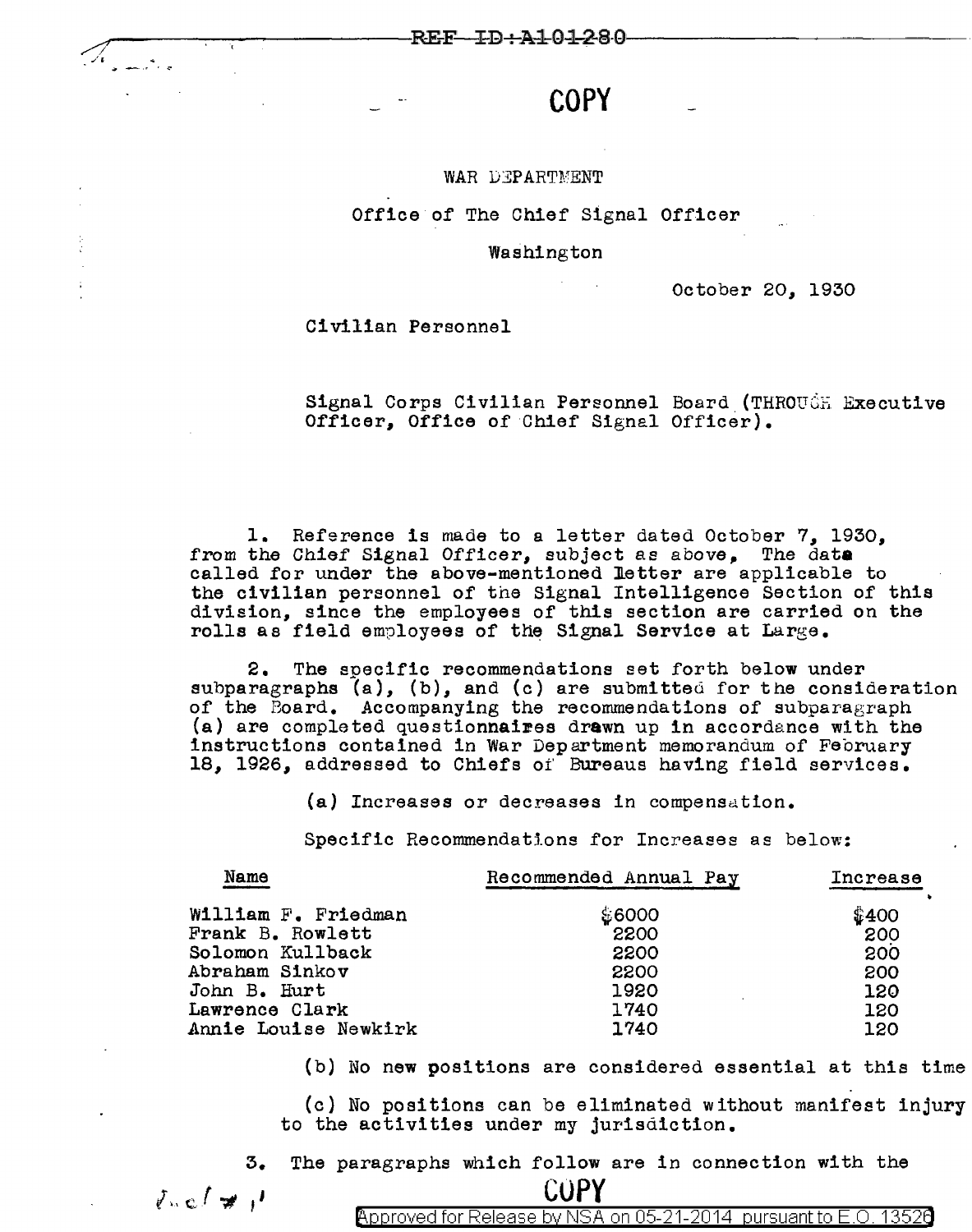$-2$  -

**COE ...** 

recommendations contained in subparagraph (a) above, especially as regards the new personnel of the Signal Intelligence Section. Although the information given may have no direct bearing upon the subject at hand, viz., recommendatjons for promotions, it is presented in order to afford the Board some background for special consideration of the factors involved in their casss.

4. Until 1929, so far as code and cipher work is concerned, the Signal Corps was charged with the responsibility for only the preparation and revision of codes and ciphers for the use of the Army, and the production of cipher devices and machinery. Only a small amount of reserch in the solution of codes and ciphers was involved. From 1921 to 1929, these code compilation activities were conducted by a section consisting of two persons, viz., a cryptanalyst and a clerk. Under Change No. 1, Army Regulation 105-5, (May 10, 1929), responsibility for all work connected with codes and ciphers, including the solution of enemy codes and ciphers and the preparation and detection of secret inks, was transferred grom the Military Intelligence Division, General Staff, to the Signal Corps. The Principal purpose of this transfer was to concentrate all work connected with codes and ciphers under one authority, so that a permanent, continuoulsy operative organization for cryptographic work could be established during peace time, which, as a result of a proper organization and training, would. oe prepared for immediate and successful operation in war time. As a consequence of this transfer the organization of a Signal Intelligence Service was proposed, the headquarters section of which was to be maintained in the Office of the Chief Signal Officer as one section of the War Plans and Training  $L1$ vision. The interest that the Military Intelligence Division took in this proposal and the importance with which its prompt accomplishment was regarded by them may be gauged by the fect that they provided funds for the operation of the proposedService for the remainder of the fiscal year 1929,  $v1z$ .,  $$6666.66$ , and for the whole fiscal year  $1930$ ,  $v1z$ .,  $$10,000$ .

5. The first step in the organization of the Signal Intelligence Service was the transfer of what has theretofore been the Code and Cipher Compilation Section, O.C.Sig.O., from the Research and Development Division, O.C.Sig.O., to the War Plans and Training Division, O.C.Sig.0., This involved only Mr. William F. Friedman and Mr. James J. Skelly; the latter was discharged soon thereafter, and his position abolished. The discharged soon thereafter, and his position abolished. next step was to obtain additional personnel for the Signal Intelli@ence Service. This necessitated muchcareful study of organization, type of personnel required, the natura of the positions to be filled, restrictions of the Civil Service Act, etc. All of this had to be of the nature of pioneer work in an uncharted fi3ld, for there existed no equivalent organizations of this kind anywhere in the government service. Finally a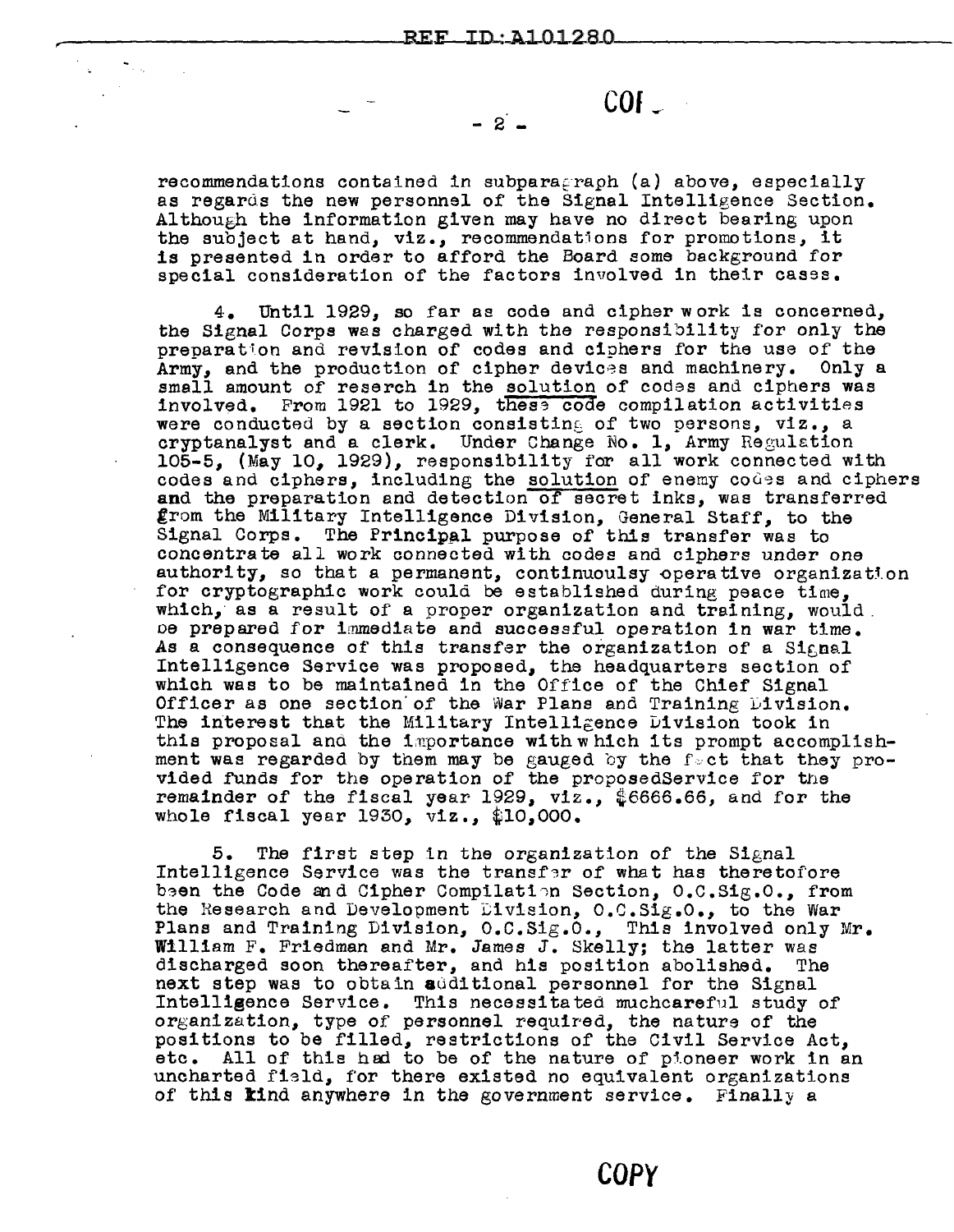$-3 - \cdot \cdot \cdot \cdot \cdot \cdot = 0$ 

carefully planned schedule of positions was drawn up to be used as a guide in obtaining the personnel desired. This schedule, attached hereto as Exhibit A, was submitted to and approved by the Chief Signal Officer. Funds made available by the Military Intelligence Division together with funds already available in the O.C.Sig. o. were sufficient to permit of the immediate creation of six new positions, viz., three Jumior Cryptanalysts, one Cryptanalyst Aide, and two Assistant Crytographic Clerks. Authority to establishtbese new positions and to fill the vacancies was obtained from the Secretary of War and the matter was then taken up with the Civil Service Commission. After many months of careful study of Civil Service rosters of various kinds, the individuals herein recommended for promotion were selected on account of their apparent character and latent ability. They were given to understand that this office is seeking to establish a permanent corps of trained experts in cryptography and that  $|q\hat{n}|$  one who was not disposed to make this work his life work would be engaged.

6. The latter factor deserves special consideration, Cryptographic work is a specialty among certain few restricted governmental activities. Work of this kind, particularly as regards solution a ctivities, is not condurted in business and even in the government service the personnel engaged in cryptographic work is extremely limited. Counting the personnel in the Signal Intelligence Section, there are in the entire government service not more than ten or possible a dozen persons employed for cryptographic and cryptanalytic studies. The employed for cryptographic and cryptanalytic studies. consequences of this peculiar situation are obvious; the longer a person stays in so a restricted field, the more depenuent he becomes uron the particular position for which he has qualified and which he occupies. Should the position be abolished, or funds for its continuance become unavailable, all of his training and accomplishments in this work avail him nothing in gaining a livelihood elsewhere, because there is no cemand for services of the kind he can perform and because his long years of work in this specialty have not fitted him for other kinds of work. Should this specialty have not fitted him for other kinds of work. no provision be made for promotion consistent with advancement in skill, there is no opportunity to offer his services elsewhere

to organizations where they might be more appreciated and better rewarded. It is therefore evident that very restricted activities of tnis kind impose amoral obligation of those who are responsible for their conduct, to see to it that the young persons they engage for these activities, who demonstrate aptitude for the difficult work, earnestness and sincerity of purposes, and loyalty, should be warranted in adopting a feeling of security of tenure of position and of certainty of substantial recognition of accomplishment on a par with that which they might have obtained in other iields of endeavor where these factors are the basisfor advancement.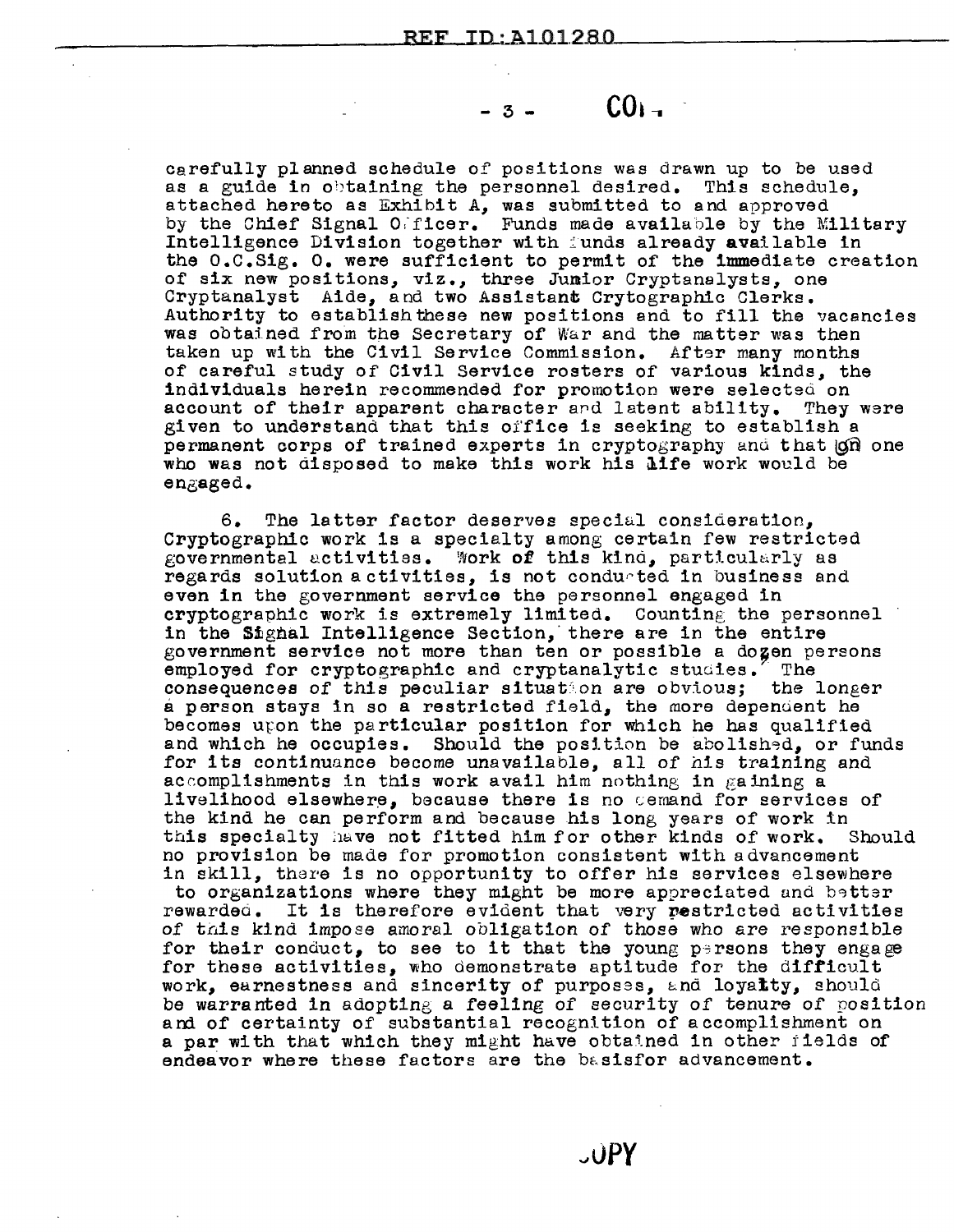$\pi_{\rm{max}}$ 

# - 4 - **COPY**

7. It is believed that due consideration of the necessity for long continued training in this type of work, the unusual combination of high grade intelligence and undoubted character required, places this group of employees in a considerably different category than those normally employed by the Signal Corps. This is apparent when it is realized that practically all other classes of employees may be obtained from the open market, whereas it is essential that the Signal Corps cevote several years and much money to the training of apecially selected individuals in order to produce qualified cryptographic personnel. This is order to produce qualified cryptographic personnel. especially true of those filling the cryptanalyst positions, for they have already devoted many years to professional studies and training and must yet undergo special instruction of several years duration in cryptographic studies. It is therefore my opinion that the new employees would be justified in assuming that the Signal Corps is not living up to its obligations, if an initial increase is not provided in the near future. Furthermore, it vould be only logical for them to feel that future recognition of their services would likewise be quite problematical and possibly without results so far as financial advancement is concerned. Since age was an important factor in the selection of these individuals, even after a year or two of training, all of **them** would still be young enough to profit by a change to some other activity wherein the prospects of advancement might be considerably greater and therefore there would soon come the desire to separate themselves from the Signal Corps, with a consequent loss to the service of all the time and money expended in their training.

8. The training of the newly acquired personnel is progressing rapidly and time will shortly arrive when steps must be taken to furnish strategic corps areas and departments with Signal Intelligence Sections to be composed of two Junio Cryptanalysts and one Crypto-<br>graphic Clerk. This will require the taking in of an equivalent This will require the taking in of an equivalent number of additional employees under the same classifications until such time as the above-mentioned corps areas and departments have been completely supplied. In this connection it may be pointed out that duty in the Signal Intelligence Service will impose the same type of personal restrictions ar are imposed upon military personnel, in that they will be expected to perform the duty at stations not subject to their own selections.

9. The foregoing £acts are believed to explain the necessity for regular increases in their pay, reasonable in amount and consistent with their progress and length of service, and to the end that no dissatisfaction may be engendered through the failure of the Signal Corps to look properly to their interests.

10. If consistent with the rules of procedure of the Board, it is desired that I be given an opportunity to a pear before the Board, in person, with the view to indicating more clearly the peculiar conditions invloved in the development and operations of the Signal Intelligence Service.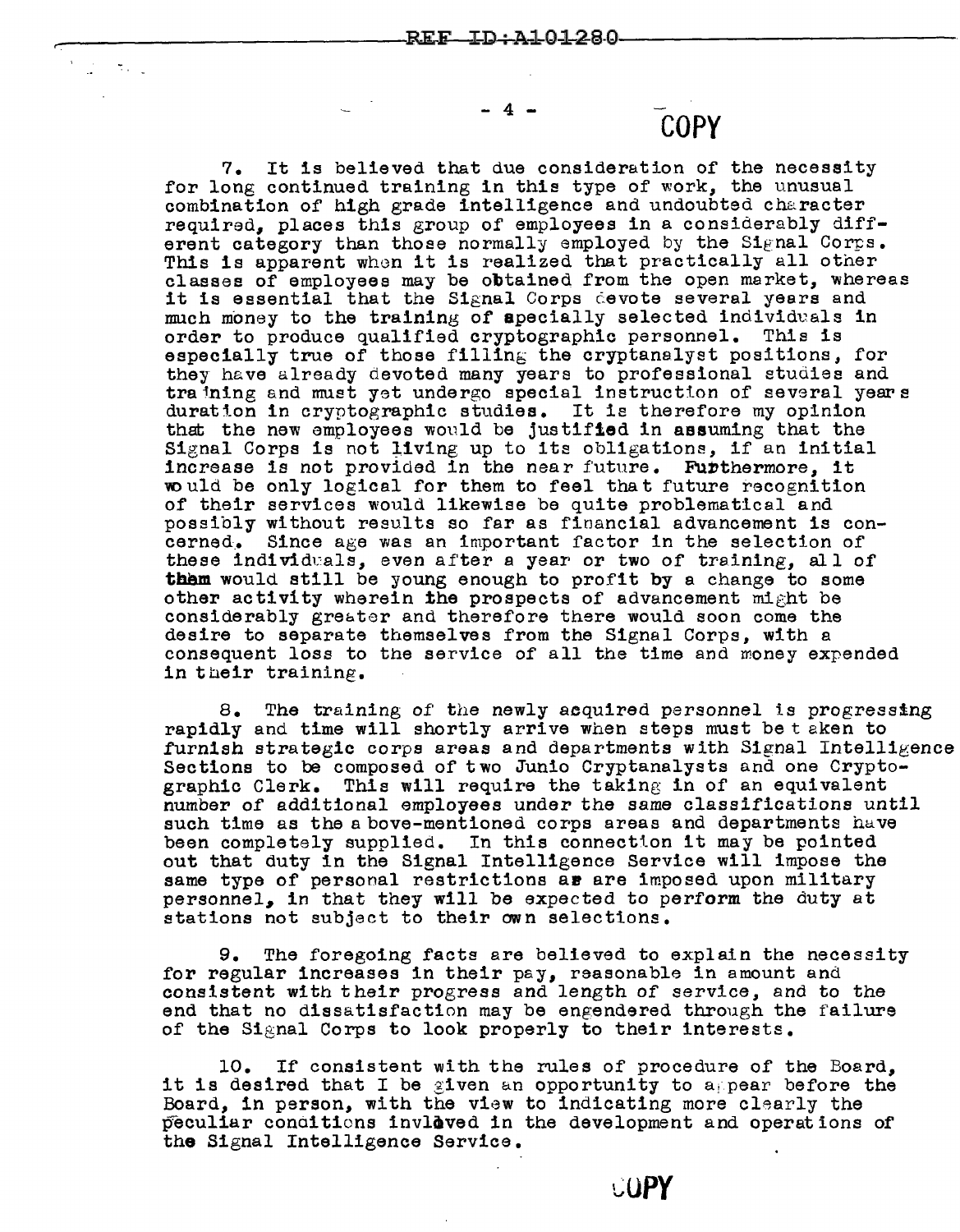$- 5 -$ 

COPY

D. M. Crawford, Major, Signal Corps.

 $\sim$   $\sim$ 

Attached: 7 Completed Questionnaires, Copy of memo to F'iscal Di vision, Exhibit A - Schedule of positions in the Signal Intelligence Service.

 $\sim 10^{-10}$ 

 $\ddot{\phantom{a}}$ 

 $\overline{a}$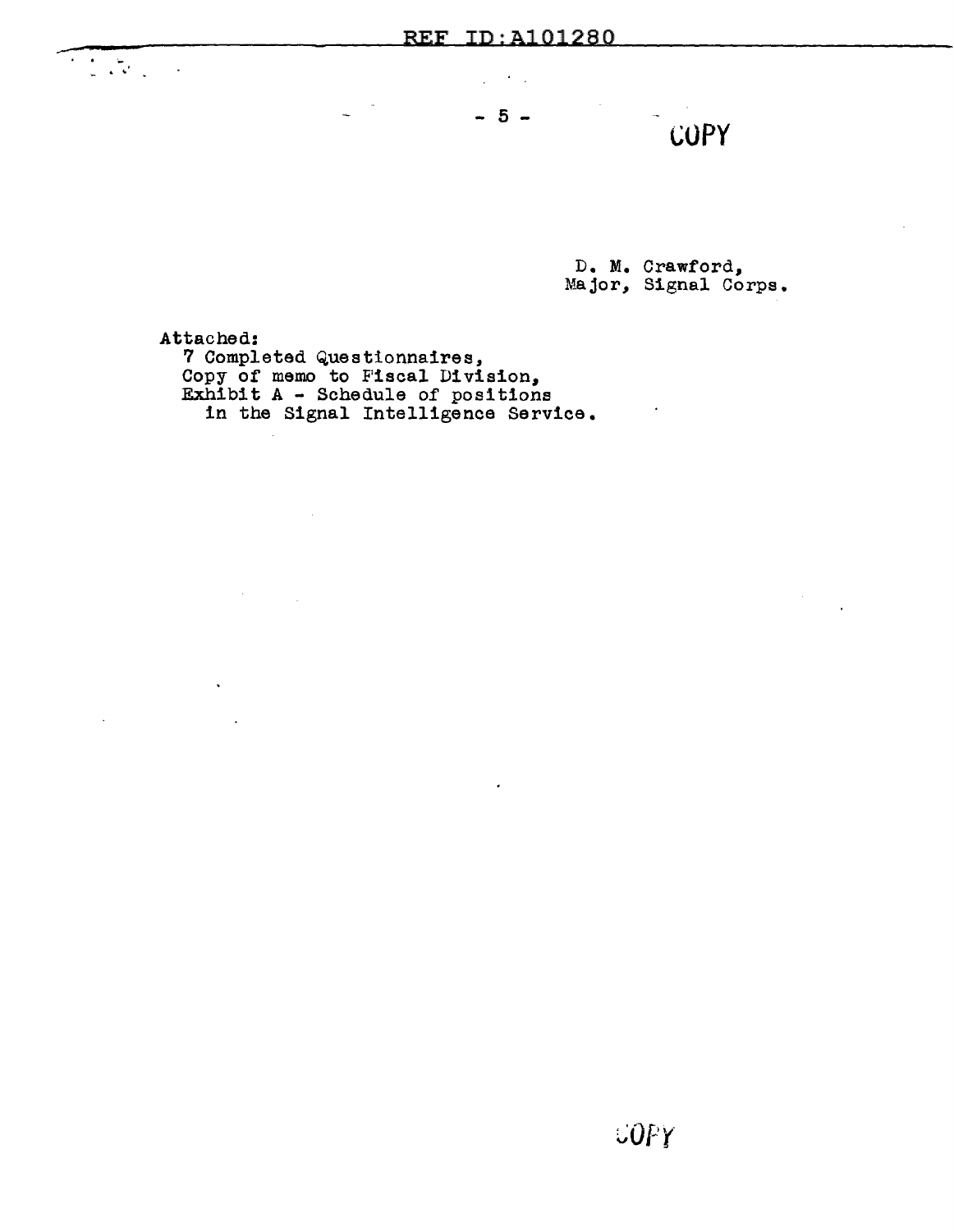## **COPY**

- (11 William F. Friedman
- (2) Signal Service at Large, Washington,  $D. C.$
- (3) Principal Cryptanalyst

 $(4)$  \$5600

- $(5)$  \$6000
- (6) None
- (7) Mr. Friedman has demonstrated exceptional ability as a cryptanalyst, not only in executing the technical details of the work imrolved, but also in administration, research and instruction along these lines,. He is, without doubt, the leading authority on codes and ciphers in this country. He is often consulted by other governmental agencies and renders valuable assistance to them in the solution of their problems connected with secret communication in general. In 1929 responsibility for the solution of enemy codes and ciphers and the preparation and detection of secret inks was transferred from the Military Intelligence Division, General Staff, to the Signal Corps. Until this time, the Signal Corps has responsibility only for the compilation of codes and ciphers for the use of the Anny, ani for intercept and radio goniometric work in war time. Mr. Friedman has been in charge of these activities since 1921. The newly transferred responsibilities connected with solution of enemy codes and ciphers, and the preparation and detection of secret inks necessitated the organization of a new service termed the Signal Intelligence Service of the Signal Corps. Mr. Friedman was placed in charge of the Signal Intelligance Section of the Office of the Chief Signal Officer, under the Officer in Charge of the War Plans and Training Division. Mr. Friedman has been largely responsible for organizing the work of the new section, has prepared both residence and correspondence courses of instruction for cryptanalysts, and, in addition, has conducted all the regular work of the section in compilation and solution of codes and ciphers. He has demonstrated his fitness to carry the additional large responsibilities entailed by the transfer of code and cipher activities of the Military Intelligence Division as noted above. Since his original appointment in 1921, earring compensation at the rate of \$4800 per year, the two increases in compensation he has received were the result of automatic adjustments in salary scales occasioned by the Reclassification Act of 1924 (from \$4800 to \$5200) and the Welch Bill of 1928 (from \$5200 to  $$5600$ . When the solution activities now under Mr. Friedman were conducted by the Military Intelligence Division, the salary of the Chief of the Code Section thereunder was  $$7500$  per year.
- tS) To a large extent on his own responsibility.
- $(9)$  Supervises work of following:

| 3 Junior Cryptanalysts           |  | $\bullet$ \$2000 |
|----------------------------------|--|------------------|
| 1 Cryptanalyst Aide              |  | 1800             |
| 2 Assistant Cryptographic Clerks |  | 1620             |

 $\overline{\mathcal{E}}$ u $\mathcal{L}$   $\overline{\mathcal{F}}$ 

COPY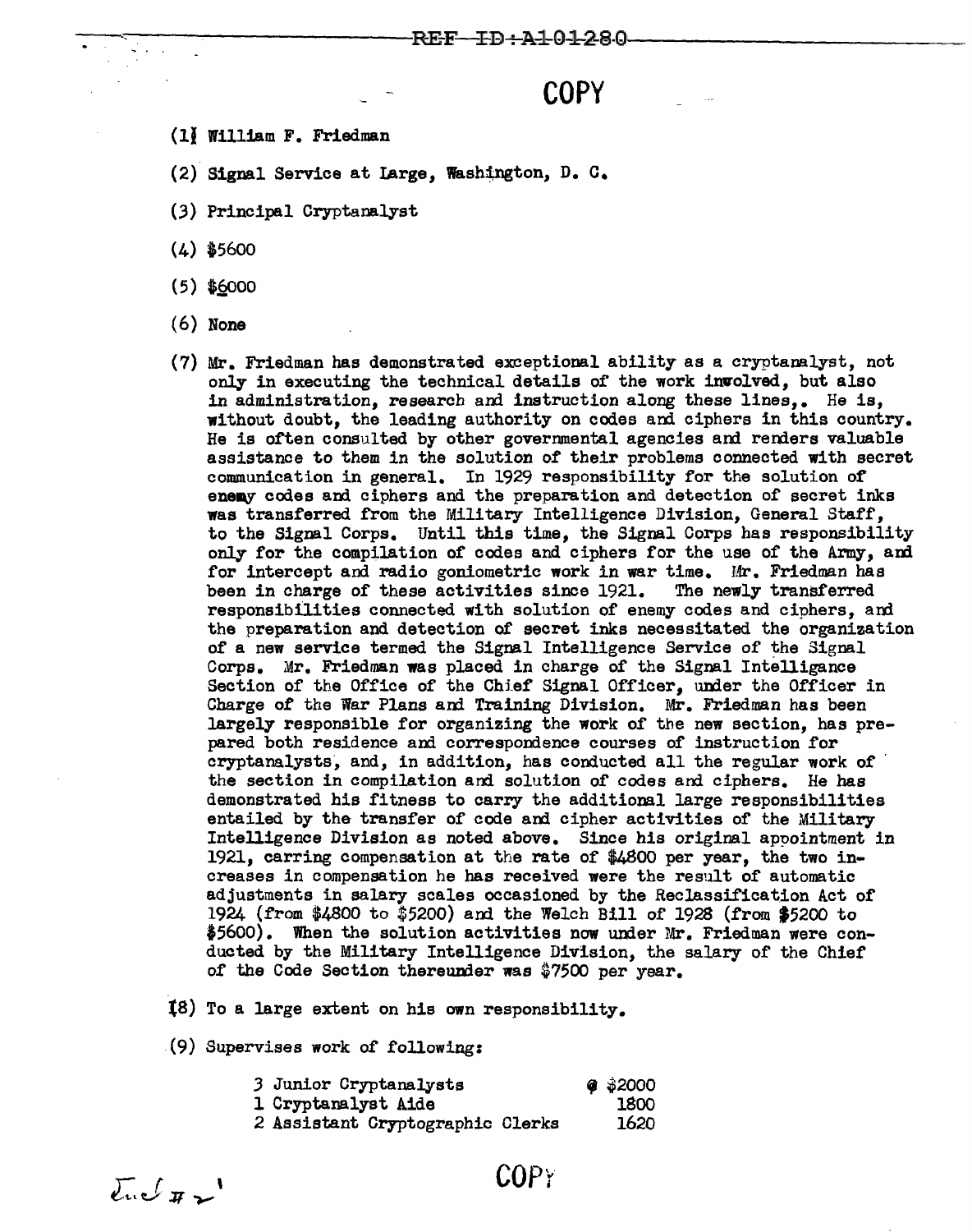-2- **coP'l** 

(10) Efficiency rating (May 15, 1930): 95, lineal number in salary range: 1

- (11) Cryptanalytic activities are not conducted outside the govermnent service; Mr. Friedman is the only Principal Cryptanalyst in government service. His position is classified as P-6 in "Preliminary Class Specifications of Positions in the Field Service,  $1930$ <sup>n</sup> (page 177).
- (12) Erom December 31, 1921 to date.
- $(13)$  Same as under  $(12)$
- $114$ ) Last promotion; automatic, under Welch Act, May 28, 1928, from \$5200 to \$5600.
- {15) Mr. Friedman graduated with the degree of B.S. from Cornell University in 1914 am continued thereat for two years as an instructor in the University and student in the Graduate School doing work for doctrate degree. In 1916 he joined the staff of the Riverbank Laboratories at Geneva, Illinois, becoming Director of the Genetics Department thereat. At this time he became interested in cryptography as an avocation and found such special aptitude for the work that the Director of the Laboratories, in view of the probable entrance of the United States in the World War, organized a Cipher Department, placing Mr. Friedman in charge, in addition to his other duties. From January 1917 to June 1918 he was director of hhis department of the above-mentioned Laboratories, which, as a war-time establishment operated for the benefit of the government during the war. From June 191S to April 1919 he was First Lieutenant, M.I.D., U.S.A., in charge of code work in the G-2 section of GHQ-AEF. From April 1919 to December 1920 he was again director of the cipher department Riverbank Laboratories. From January 1920 to December 31, 1920 he was engaged as consultant in code work for the Office of the Chief Signal Officer, Washington, on a contractual basis. He entered the Civil Serviee on December 31, 1921 unier the provisions of Section 10 of Rule II of the Civil Service Act. His practical experience in the cryptographic field within the past fifteen years has been more extensive than that of any other person in this country, and it may be said that his experience, ability, and success, in this type of work make him preeminently the leading authority on codes and ciphers in this country. As such he was commissioned in 1928 to prepare the article on this subject for the New Encyelopaedia Britannica.
- (16) With reference to this item, see copy of Memo dated January 4, 1930 to Major Coles, Fiscal Division, O.C.Sig.O. I understood that Research & Development Division would make provision for this increase to be included in estimates for FY 1932, since Mr. Friedman was then under the supervision of the Research & Development Division.